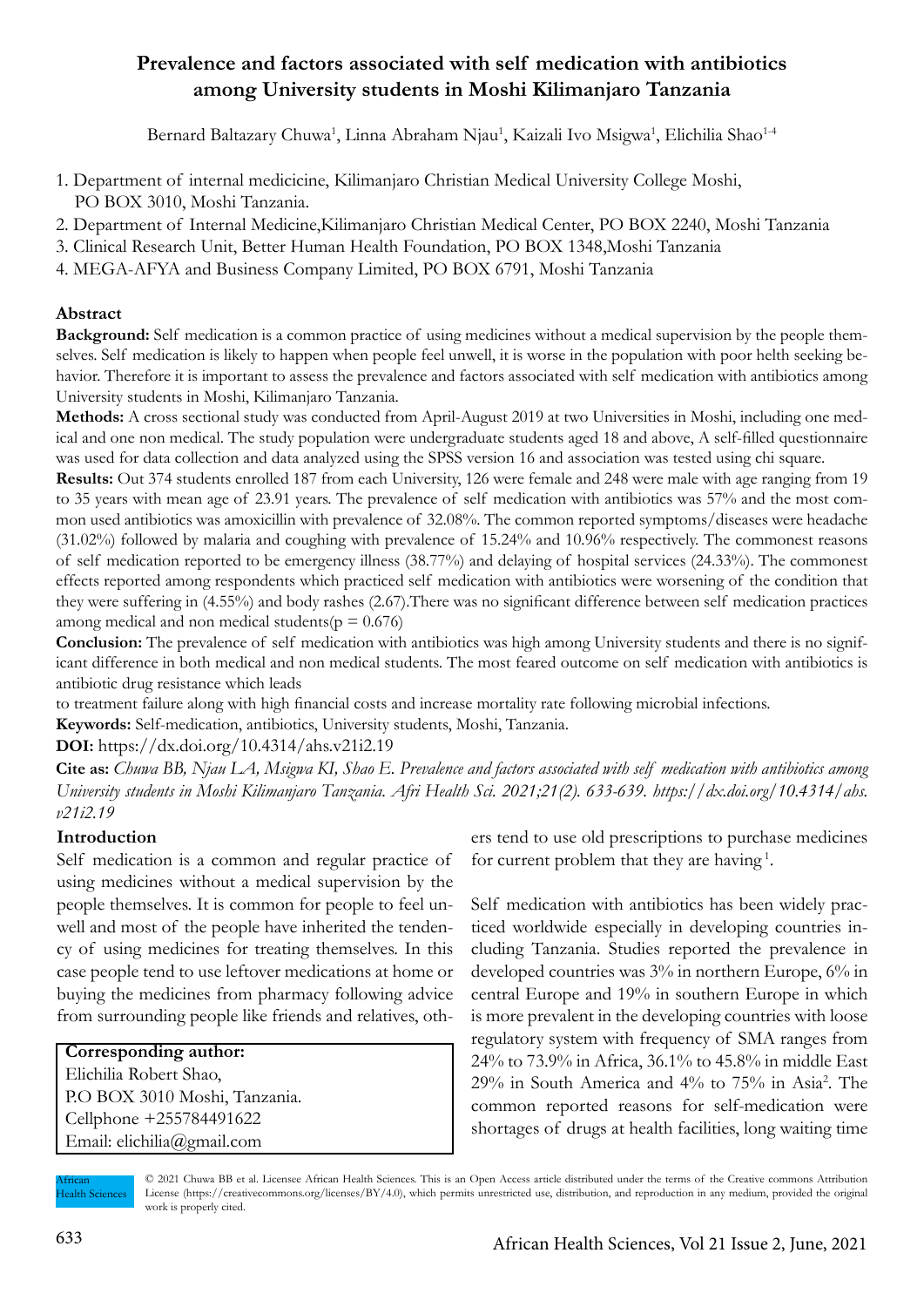at health facilities, long distance to health facilities, Inability to pay for health care charges and the freedom to choose the preferred drugs, lack of medical professionals, poor quality of healthcare facilities, unregulated distribution of medicines and patients' misconception about physicians in which were more in developing countries 3.

Self-medication with antibiotics resulting to health problems such as treatment failure, increased incidence of side effects and development of acquired antibiotic resistance that decreases the effectiveness of antibiotics to bacterial infections and this is now becoming a global health problem 4.

Educational interventions on antibiotics uses and limitations targeting community and health facilities, pharmacies and enforcing regulations on non-prescription use of antibiotics, strengthening the antibiotic policies and guide to antimicrobial therapy, establishing a national antibiotic therapeutic advisory committee and establishing a set of national standard treatment guidelines have been recommended 5,6.

Many studies done to assess prevalence and predictors of self medication with antibiotics have been done in general population and medical personnel but published information on University students in Tanzania is limited.

# **Methodology**

A cross sectional study was done from April-July 2019. The study was conducted at two different Universities in Moshi which included Moshi Cooperative University and Kilimanjaro Christian Medical University College in Moshi Kilimanjaro. Kilimanjaro Region is one of Tanzania's 31 administrative regions. The regional capital is the municipality of Moshi, a sample of 374 undergraduate University students of year 2, 3, 4 and 5 aged 18 years and above from the respective Universities was taken

The researchers reviewed the tools used in similar studies to come out with structured, questionnaire to meet the objectives. Questionnaire was developed according to specific objectives of the study. English language was used in order for all participants to be able to fill them. The tool underwent a pilot phase where 30 students from faculty of nursing who met the inclusion criteria were asked to respond to the questionnaire and the data from the pilot study was not included in this report because the tool had to undergo some corrections and adjustments after piloting

Every day after data collection the questioners were inspected to correct the mistakes and identify the missing data, data obtained were then fed into computer using SPSS version 16 for processing, cleaning and analysis. Association were tested at 95% confidence interval and a significance level of 0.05 (5%). Logistic regression analysis was used to control confounders

Permission letter from Kilimanjaro Christian Medical University Collage and Moshi Co- operative University to undertake the study were obtained. Ethical clearance letter was obtained from the Collage, Informed consent was obtained from each study participant and Confidentiality for data so collected was observed. Information obtained from the study were used for research purposes only, Any participant was free to withdraw from the study if he/she felt uncomfortable in any way and advice and counseling were given to the participants where necessary

#### **Results**

With the response rate of 100%, a total of 374 participants took part in this study with the mean age of 24±2.2 years. This included 187 medical students and 187 non medical students and majority of the participants were male (table 01). Overall prevalence of self medication with antibiotics was found to 57.22%, the prevalence of SMA among medical students was found to be 51% while that of non medical students was found to be 49% (table 02). Age, sex, Marital status, Year of study, University that students belong whether a medical or non medical one and knowledge of the students regarding self medication with antibiotics were associated with self medication with antibiotics but the association was only significant with marital status in which those who are not in union had less odds of practicing SMA than their counter part (table 03). The most common symptoms/diseases that lead students to practice self medication with antibiotics were headache which contributed about 31% of all cases and least being other symptoms apart from those mentioned in the table, these include sore throat, tonsillitis, typhoid, peptic ulcers etc contributing about 0.3% each (table 04). Antibiotics used by students for self medication include amoxicillin which was the most commonly used in 32.08% 0f the cases and ceftriaxone being the least with prevalence of 0.5% (table 05). Other antibiotics which were also used and are not mentioned in the table include penicillin v in 0.3% of the cases. Majority of the students obtained information about these antibiotics from the pharmacies in 56.95% while radio and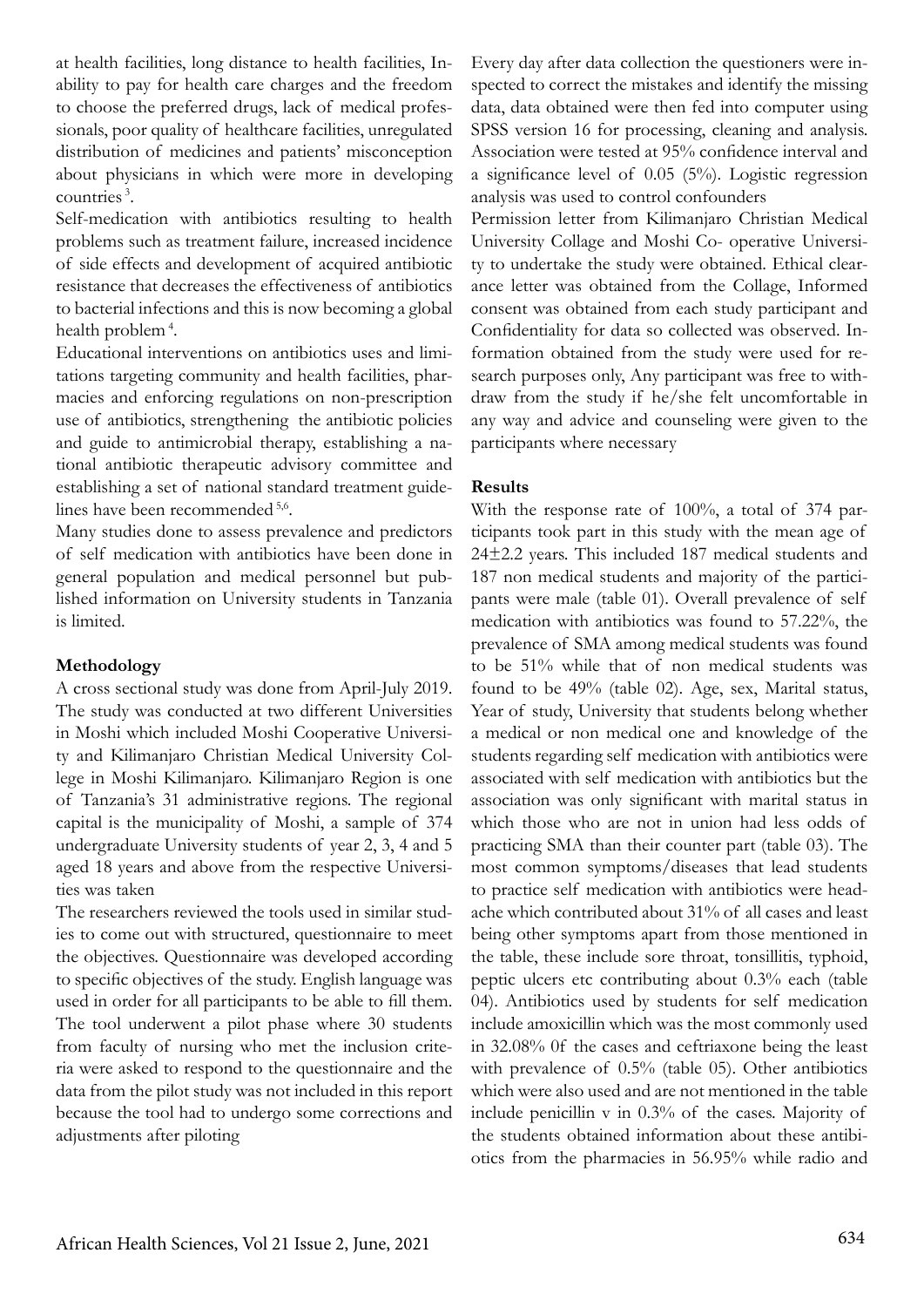television being the least sources of information (table 06). The frequently reported reasons for self medications with antibiotics are shown in the table 07 with the leading reason being emergency illness (38.77%). The

commonest effects reported among respondents which practiced self medication with antibiotics were worsening of the condition that they had (4.55%) and body rashes (2.67%) table 08.

**Table 01:** Socio-demographic characteristics of participants (N=374).

| Variables             | Frequency      | percentage |
|-----------------------|----------------|------------|
| <b>Sex</b>            |                |            |
| Male                  | 248            | 66.3       |
| Female                | 126            | 33.7       |
| Age                   |                |            |
| 19-24                 | 269            | 71.9       |
| 25-30                 | 103            | 27.5       |
| $31 - 35$             | $\overline{2}$ | 0.5        |
| University            |                |            |
| <b>KCMUCo</b>         | 187            | 50         |
| MoCU                  | 187            | 50         |
| <b>Marital status</b> |                |            |
| Single                | 333            | 89         |
| Married               | 24             | 6.4        |
| Divorced              | $\overline{4}$ | 1.1        |
| Cohabiting            | 13             | 3.5        |
| Year of study         |                |            |
| $\overline{2}$        | 105            | 28.1       |
| 3                     | 236            | 63.1       |
| $\overline{4}$        | 14             | 3.7        |
| 5                     | 19             | 5.1        |

**Table 02.** Prevalence of self-medication with antibiotics (N=374).

| Variables                                                                 | Frequency | Percentage |  |
|---------------------------------------------------------------------------|-----------|------------|--|
| Have you ever self medicate with<br>antibiotics within the past one year? |           |            |  |
| Yes                                                                       | 214       | 57.22      |  |
| No                                                                        | 157       | 41.99      |  |
| I don't remember                                                          |           | 08         |  |

| <b>Table 03.</b> Factors associated with self-medication $(N=374)$ . |           |            |       |               |             |
|----------------------------------------------------------------------|-----------|------------|-------|---------------|-------------|
| Variables                                                            | frequency | percentage | OR.   | 95% CI        | P-<br>value |
| Age                                                                  |           |            |       |               |             |
| 21-28                                                                | 360       | 96.3       | 0.9   | 0.34-2.93     | 0.9         |
| 29-36                                                                | 14        | 3.7        |       |               |             |
| <b>Sex</b>                                                           |           |            |       |               |             |
| male                                                                 | 248       | 66.3       | 0.7   | $0.46 - 1.11$ | 0.128       |
| female                                                               | 126       | 33.7       |       |               |             |
| University                                                           |           |            |       |               |             |
| <b>KCMUCo</b>                                                        | 187       | 50         | 0.92  | 0.608-1.38    | 0.676       |
| MoCU                                                                 | 187       | 50         |       |               |             |
| knowledge on self-medication with antibiotics                        |           |            |       |               |             |
| yes                                                                  | 301       | 80.5       | 0.651 | $0.29 - 1.43$ | 0.431       |
| no                                                                   | 73        | 19.5       |       |               |             |

|  |  | <b>Table 03.</b> Factors associated with self-medication $(N=374)$ . |  |
|--|--|----------------------------------------------------------------------|--|
|  |  |                                                                      |  |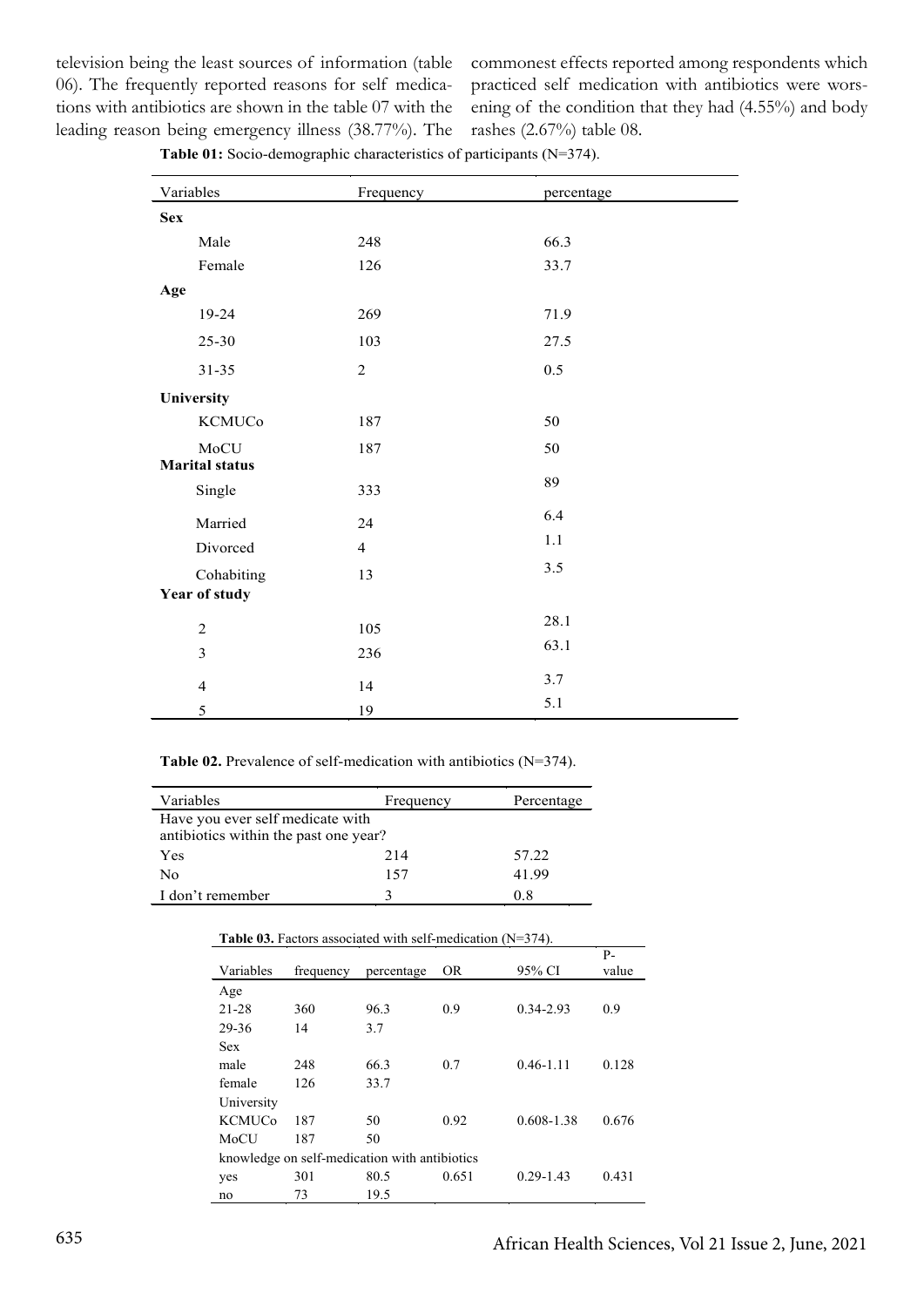**Table 04.** Common symptoms/diseases treated by self-medication with antibiotics (N=331).

| Variables      | Frequency | Percentage |
|----------------|-----------|------------|
| Headache       | 116       | 31.02      |
| Diarrhoea      | 21        | 5.61       |
| Malaria        | 57        | 15.24      |
| Fever          | 39        | 10.43      |
| Coughing       | 41        | 10.96      |
| Eye infection  | 8         | 2.14       |
| Skin infection | 14        | 3.74       |
| Injury         | 11        | 2.94       |
| Others         | 2         | 0.53       |

**Table 05.** Common antibiotics used during self-medication (N=226)

| Variables       | Frequency | Percentage |
|-----------------|-----------|------------|
| Amoxicillin     | 120       | 32.08      |
| Doxycycline     | 16        | 4.29       |
| Tetracycline    | 7         | 1.87       |
| Erythromycin    | 4         | 1.07       |
| Chloramphenicol | 4         | 1.07       |
| Metronidazole   | 33        | 8.82       |
| Ciprofloxacin   | 8         | 2.14       |
| Ampiclox        | 20        | 5.35       |
| Ceftriaxone     | 2         | 0.53       |
| Others          | 12        | 3.21       |

**Table 06.** Sources of information about antibiotics used for self medication (N=353).

| Variables                     | Frequency                   | Percentage |
|-------------------------------|-----------------------------|------------|
| Pharmacies                    | 233                         | 56.95      |
| Government health institution | 80                          | 21.4       |
| Friends/Relatives             | 6                           | 16         |
| Information from internet     | 10                          | 2.67       |
| Read from newspaper           | 3                           | 08         |
| Radio/Television              | $\mathcal{D}_{\mathcal{A}}$ | 0.53       |
| Others                        | 19                          | 5.08       |

**Table 07.** Reasons for self medication with antibiotics (N=317).

| <b>Table 07.</b> Reasons for self medication with antibiotics ( $N=317$ ). |           |            |  |
|----------------------------------------------------------------------------|-----------|------------|--|
| Variables                                                                  | Frequency | Percentage |  |
| Emergency illness                                                          | 145       | 38.77      |  |
| Distance to the health facility                                            | 36        | 9.23       |  |
| Proximity of the pharmacy to home                                          | 19        | 5.08       |  |
| Health facility charges                                                    | 19        | 5.08       |  |
| No medicine in health facility                                             | 4         | 1.07       |  |
| Delaying of the hospital services                                          | 91        | 24.33      |  |

**Table 08.** Effects observed after self-medication with antibiotics (N=49)

| Variables          | Frequency | Percentage |
|--------------------|-----------|------------|
| Body rashes        | 10        | 2.67       |
| Swollen face       |           | 1.87       |
| Yellowish eyes     | 5         | 1.34       |
| Vomiting           |           | 0.27       |
| Diarrhea           | 3         | 0.8        |
| Condition worsened | 17        | 4.55       |
| Others             | 6         | 1.6        |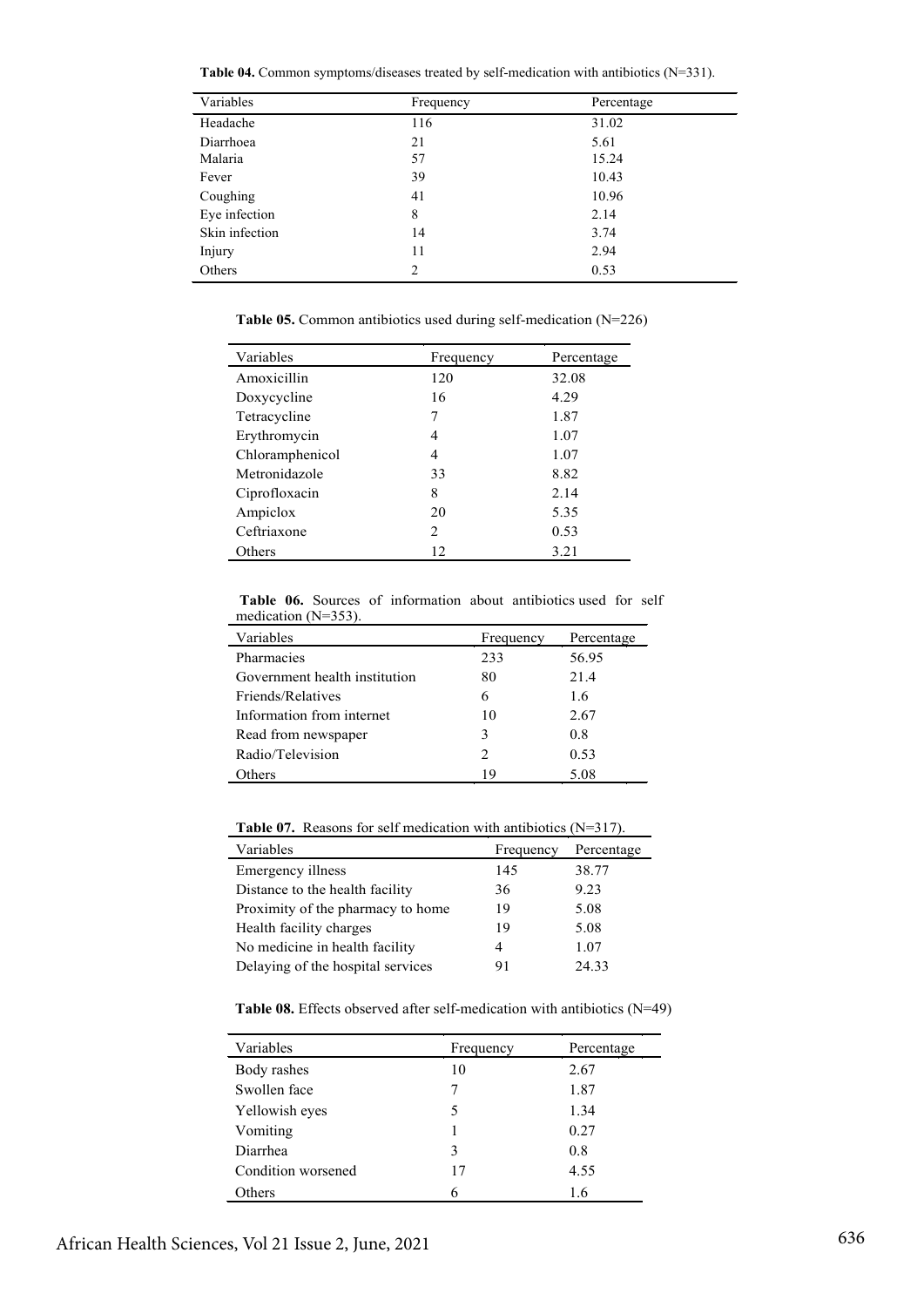# **Discussion**

The results shows the over roll prevalence of self medication with antibiotics among University students was 57.22% and the most common used antibiotics was amoxicillin with prevalence of 32.08%. Majority of the students obtained information about antibiotics from the pharmacies in 56.95% while other obtained the information from radio and television. The common reported symptoms/diseases were headache (31.02%) followed by malaria and coughing with prevalence of 15.24% and 10.96% respectively. The commonest reasons of self medication reported to be emergency illness (38.77%) and delaying of hospital services (24.33%). The commonest effects reported among respondents which practiced self medication with antibiotics were worsening of the condition that they were suffering from (4.55%) for example if someone had headache instead of improving after self medication with antibiotics the headache got worsened followed by body rashes  $(2.67\%)$ .

In this study, the prevalence of self medication with antibiotics among University students was 57.22%. This prevalence is slightly lower than that observed in study done in Siha district (58%) in Tanzania<sup>2</sup>. The difference is low between these two populations that shows the issue might be more than education may be attitude of the people toward self medication and prevalence is lower than Karachi, Pakistan (76%) while the study population was the same with ours, the observed difference may be due to economic differences between the countries, Pakistan might have high access rate to antibiotics compared to Tanzania8 but higher than that observed in study done in Mbeya, Tanzania (19.7%), South Ethiopia (27%), Nigeria (38.8%), Alexandria, Egypt (53.9%) and Sourthen China (47.8%)<sup>2,9-11</sup>. According to this percentage (57.22%) of students had self medicated with antibiotics without clinical proper advice and the most feared issue associated with this practice is antibiotic resistance, so education on effects of self medication with antibiotics is highly required in general population as in educated population the prevalence is this high. So this study brings out this issue of relation between self medication and antibiotics resistance in Tanzania could be a useful topic for future studies whereby they can look for factors other than education.

In this study, emergency illness and delaying hospital services were the commonest reported factors associated with self medication with antibiotics unlike other studies done in Kilimanjaro where poor knowledge

concerning how to use antibiotics, high charges, emergency illness and availability of pharmacies which facilitated treatment without seeing a doctor were the factors led to self medication with antibiotics<sup>7,12</sup>. In Sudan, pharmacies have low cost compared to the other health facilities as they charge consultation and laboratory fees this contributed more in self medication with antibiotics, in China, advanced age and high allowance were risk factors for self medications with antibiotics<sup>2,13</sup>. Unlike the ideal setting, our findings were different from other studies because our participants belong to a well educated category, located in area with available health services such as pharmacies, dispensaries and hospital and most of the health charges are covered by health insurance companies including NHIF but the delaying of hospital services which is the reason for self medication with antibiotics so we think health system has challenge on doctor to patient ratio which need to be addressed.

It was surprising to find that there was no significant difference in prevalence rates of self medication among medical students (51%) and non medical students (49%) with P value of 0.676. This finding is correlating with the study done in Karachi, Pankistan among medical and non medical University students<sup>8</sup>. We were thinking that medical students would have low prevalence of self medication with antibiotics because they have more knowledge about antibiotics. It is difficult to know the reason for this finding from the data we collected but we think the proximity and interaction for these two Universities might have an influence on this finding because non medical students may tend to seek medical advice from medical students knowing that they have the knowledge and this becomes the interesting subject for future research in other population.

In this study, we found that the common reported reasons for using medication without prescription instead of going to health facilities among medical University students were delaying of hospital services (35.3%) and emergency illness (34.2%) and in non medical students the commonest reason was emergency illness (43.3%). The sources of medicines to both medical and non medical students were found to be pharmacies with prevalence of 70.6% in medical students and 43.3% in non medical students we think medical students get medicines in pharmacy with higher prevalence compared to other sources because the University is surrounded with high number of pharmacies. Amoxicillin and metronidazole were the most common reported drugs for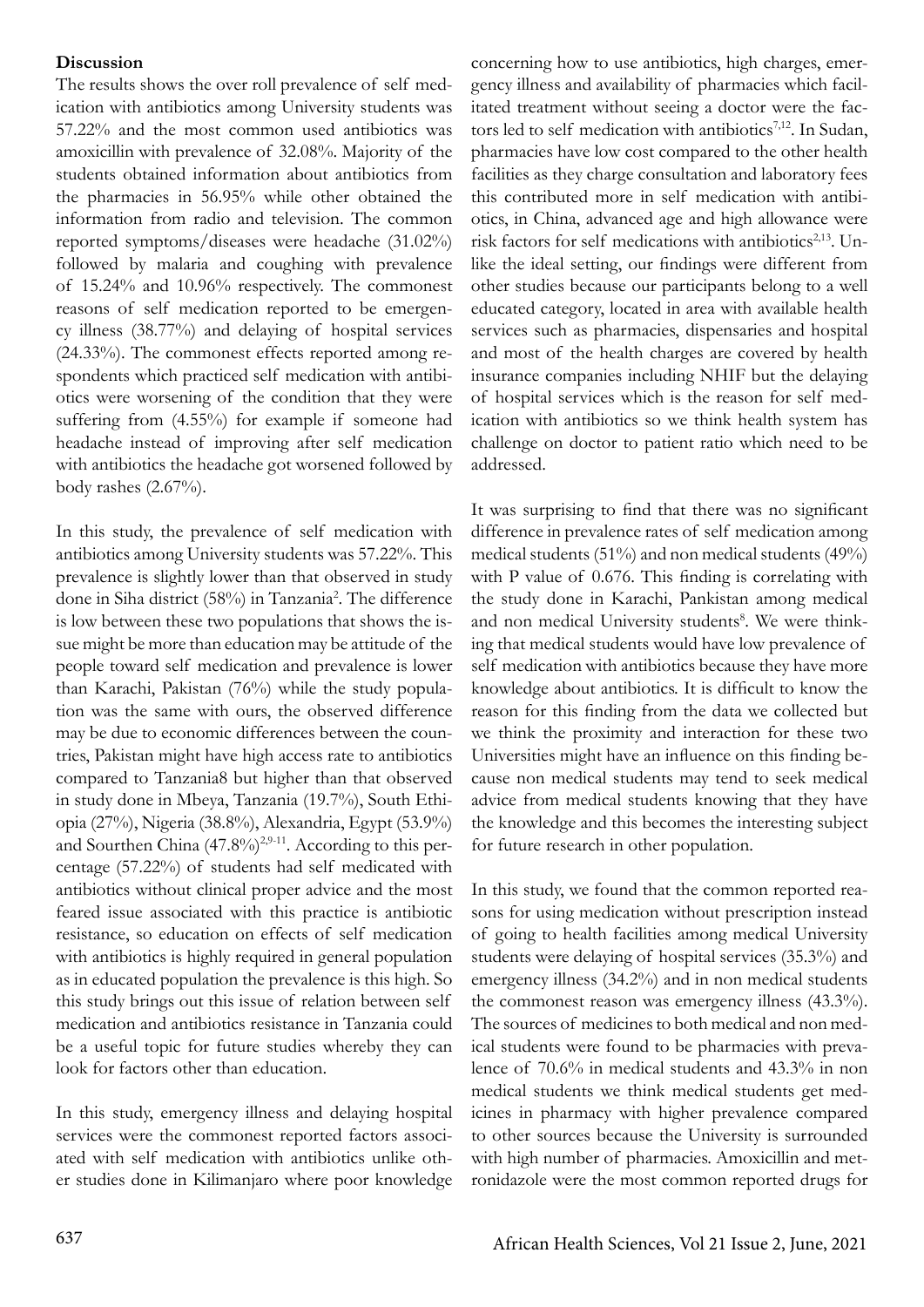self medication in medical students 32.6% and 10.7% respectively and in non medical students 31.6% and 7% respectively and ampiclox was also the common drug in non medical students with prevalence of 6.4%, in Moshi municipal, Kilimanjaro ampiclox (27%) and amoxicillin (18.4%), Amoxicillin was the most frequently used among study done in Siha, Kilimanajaro (43%), Trujilo (20.33%) and Karachi (41.4%) and in Punjani, Pakistan the most frequently used was metronidazole<sup>7,12,14-15</sup>. So in all these studies, amoxicillin was the commonest antibiotics used during self medication with antibiotics this might be due to its availability and nature of the conditions such as coughing.

#### **Strengths and limitations**

According to our knowledge this is probably the first study to study the difference in self medication with antibiotics between medical and non medical University students in Tanzania and Africa. Our study was done on well described population with similar characteristics such as all students' health charges are covered by insurance companies, all are University students and they are all surrounded by health facilities.

Majority of non medical participants had difficult to understand because of language barrier due to technical names so we explained the parts they faced difficulty. Some of participants had difficult to recall the names of antibiotics and ended up mentioning pain killers such as paracetamol and ibuprofen and anti protozoa such as ALU in others options, so we considered these participants not to have self medicate with antibiotics therefore this may affect the true value of the prevalence of self medication with antibiotics. There were limited published studies which compare self medication with antibiotics between medical and non medical University students especially in Tanzania and Africa.

# **Conclusion**

From our study findings self medication with antibiotics has high prevalence among University students and there is no significant difference in both medical and non medical students. The most feared outcome on self medication with antibiotics is antibiotic drug resistance which leads to treatment failure along with high financial costs and increase mortality rate following resistant microbial infections. Our study has opened a way for further research in this issue to look for the changing trends of self medication with antibiotics so as to plan in controlling antibiotic related health risks, besides showing that it is a real problem and should not be ignored

### **Recommendations**

Health education should be promoted and provided to University students with regards to the adverse effects of practicing self medication with antibiotics. Ministry of health should strengthen supportive supervision to health facilities and pharmacies to ensure those health facilities strictly follow the rule of dispensing antibiotics. Ministry of health should improve the quality of health care services in public health centers to increase customer satisfaction by recruiting more medical personnel so as to reduce the burden of patients and solve the problem of delaying of services.

# **Comflict of interests**

None declared.

# **References**

1. Rawa JK, Al-Ameri, Husham J and Lafta RK. Self-medication practice among patients in a public health care system. *Eastern Mediterranean Health Journal*. WHO 2015.

2. Pan H, Cui B, Zhang D, Farrar J, Law F and Ba-thein W. Prior knowledge, older age, and higher allowance are risk factors for self-medication with antibiotics among University students in Southern China. *PLoS One*. 2012,  $7(7)$ .

3. Chipwaza B, Mugasa J, Mayumana I, Amuri M, Makungu C and Gwakisa P. Self- medication is common practice in rural communities of Kilosa district in Tanzania. *Malaria Journal*. 2014, 13(252).

4. Nepal G and Bhatta S. Self-medication with Antibiotics in WHO Southeast Asia Region, *US National Library of Medicine National Institutes of Health*. 2018, 10(4).

5. Alhomoud F, Aljamea Z, Almahasnah R, Alkhalifah K, Basalelah L and Alhomoud F. Self-medication and self-prescription with antibiotics in the Middle East do they really happen? A systematic review of the prevalence, possible reasons, and outcomes. *International Journal of Infectious Diseases*. 2017,57: 3– 12.

6. Abasaeed A, Vlcek J, Abuelkhair M and Kubena A. Self-medication with antibiotics by the community of Abu Dhabi Emirate, United Arab Emirates. *Journal of Infection in Developing Countries*. 2009, 3(7):491– 497.

7. Kumburu HH, Horumpende PG, Said SH, Mazuguni FS, Anthony ML, Songda TB, et al. Prevalence , determinants and knowledge of antibacterial self-medication. *Public Library of Science*. 2018, 13(10) :1-13.

8. Zafar SN, Syed R, Wakar S, Zubairi AJ and Vaqar T. Self-medication amongst University students of Karachi : prevalence , knowledge and attitudes. *J Pak Med Assoc*. 2008, 58(4):214-7.